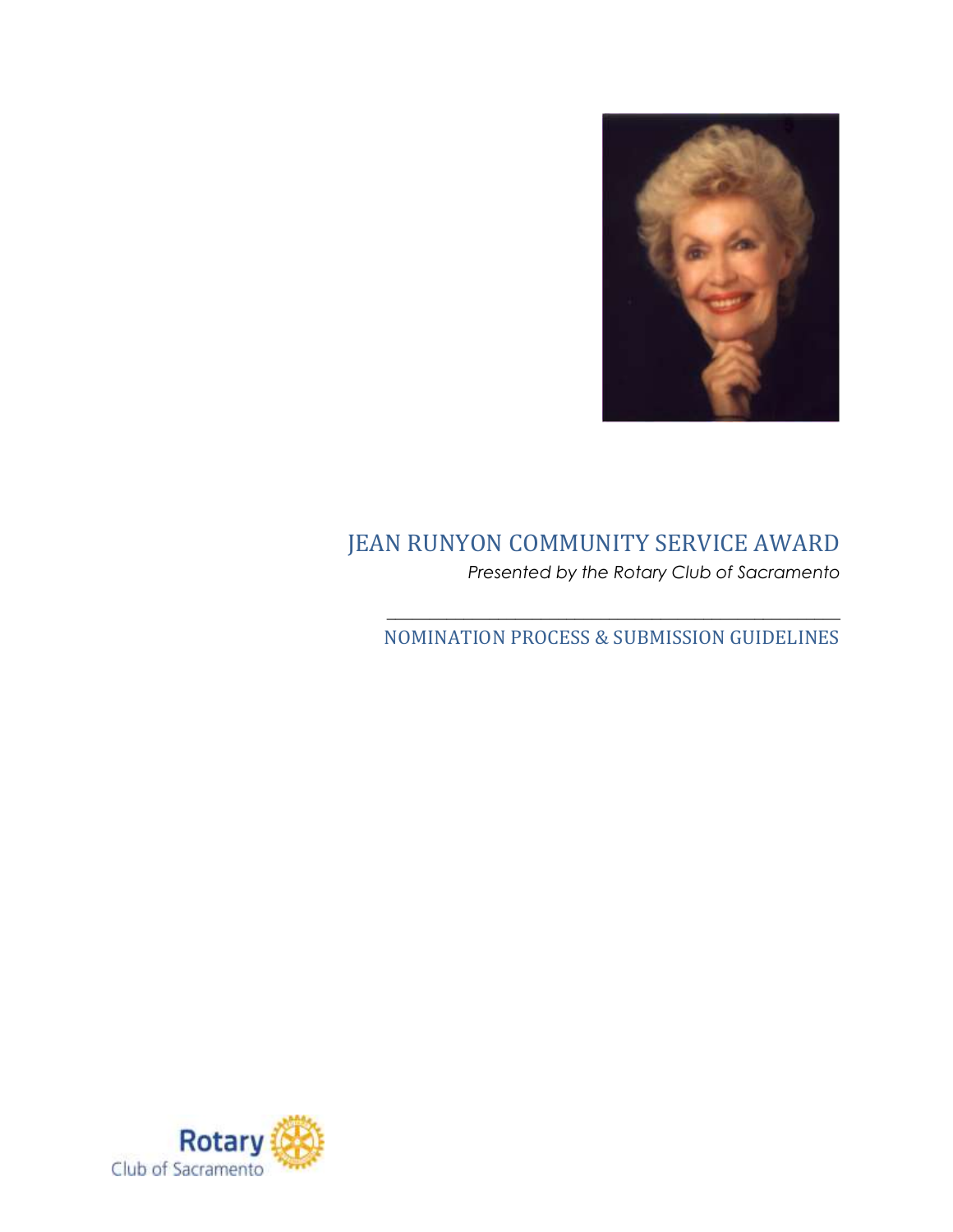## NOMINATION PROCESS & SUBMISSION GUIDELINES

The evaluation process is designed to be objective, fair and transparent. It will involve a board-selected panel of Rotarians, herein referred to as the Jean Runyon Award Committee, whose responsibilities will include ensuring that:

- All nominations are submitted on or before the due date via email to [latoya@rotarysacramento.com](mailto:latoya@rotarysacramento.com).
- All submissions will be final at the time of submission. Edits or additions cannot be made after submission has been received. Late nominations will not be accepted.
- Submissions meet all the requirements outlined in the Submission Guidelines below.
- All entries include responses to all sections of the Award Criteria.
- Nominations must be type-written or computer generated. Handwritten applications cannot be accepted.
- Nominations may include a nominee's profile of 50 words or less.
- Nominations may include examples of how nominees meet the Award Criteria and leadership attributes of 150 words or less for each criterion.
- Nominees must be members in good standing of the Rotary Club of Sacramento including but not limited to: membership dues are current and membership is active.

## REPORT PROCESS & SCHEDULE

A scoring process for the Jean Runyon Community Service Award will be used to consistently evaluate each nominee against published criterion to ensure equal opportunity and consideration.

The Jean Runyon Award Committee will evaluate each nomination against the Award Criteria, assigning a point value to the quality of each answer. The points will be assigned based on examples provided in each category as well as illustration of the leadership attributes as described. The Committee will then collaborate on their individual evaluations to identify the top nomination to advance for confirmation.

The Jean Runyon Award Committee will identify the recipient of the Jean Runyon Community Service Award on or before January 4<sup>th</sup>, 2021 and present its decision to the Board of Directors at the January 2021 board meeting.

After the award recipient has been identified and confirmed, a member of the Jean Runyon Award Committee will engage with the recipient to prepare for the presentation. The award will be presented at Jean Runyon Day on March 2<sup>nd</sup>, 2021.

## JEAN RUNYON AWARD COMMITTEE

The Award Committee is comprised of 4-6 active Rotarians. They have been fully briefed on the Award Criteria and Leadership Attributes that this award is meant to honor.

If a member of the Jean Runyon Award Committee is nominated for the Award, the member will immediately recuse him/herself from the committee and the entire selection process. The Rotary Club